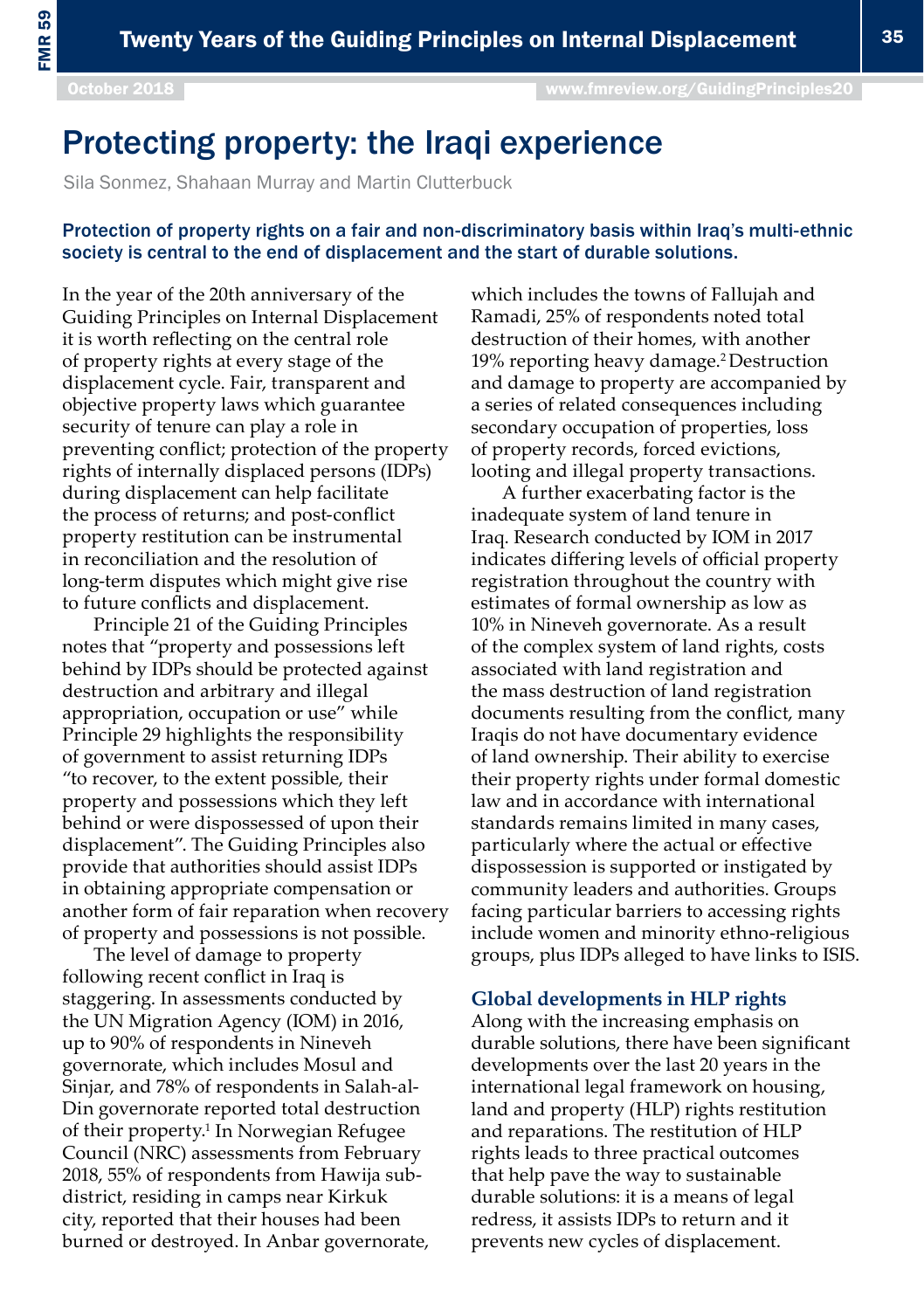[www.fmreview.org/GuidingPrinciples20](http://www.fmreview.org/dayton20
) **October 2018** October 2018

The perceived need for an analysis of the practical implementation of the Guiding Principles gave birth to the Pinheiro Principles on Housing and Property Restitution for Refugees and Displaced Persons (2005) and to the IASC Framework on Durable Solutions for IDPs (2010).<sup>3</sup> While the Guiding Principles outline terms and rights, they do not address practical complexities. The Pinheiro Principles, on the other hand, provide practical guidance on the return of property to the pre-conflict owner, advocating monetary compensation when this is not possible. The IASC Framework analyses restitution from a durable solutions angle, acknowledging that restitution and durable solutions are intertwined, and that compensation should be extended to all displaced persons "who have lost ownership, tenancy rights or access entitlements to their HLP rights". It elaborates on the importance of HLP rights and, importantly, provides possible indicators of progress towards durable solutions. A restitution programme based on the Framework would support the achievement of durable solutions and develop a culture of rule of law while fostering economic and social recovery through the respect and protection of HLP rights.

**Developing legal frameworks in Iraq**

Within formal Iraqi law, the Civil Code of 1951 and Real Estate Registration Law of 1971 outline a sophisticated legal framework for the protection of property rights. The Iraq Property Claims Commission, later renamed the Commission for Resolution of Real Property Disputes, was established in 2004 with the fall of the Ba'athist regime. The early models of the Commission make explicit reference to commissions established in South Africa, Bosnia and Herzegovina, and Kosovo, thus demonstrating an increasing acceptance of property restitution models applying the Guiding Principles. In 2009, the Iraqi parliament passed Law No. 20 on Compensation for Victims of Military Operations, Military Mistakes and Terrorist Actions. The Law was a significant milestone in introducing a compensation scheme for persons who suffered injuries

and property violations in the course of military operations and terrorist incidents in Iraq. The scope of the law was expanded in 2015, following ISIS attacks, to include the new and complex categories of loss and damage. It also applies retroactively to incidents that occurred in or after 2003. While subcommittees in all governorates are tasked with receiving all types of restitution claims, the central committee in Baghdad is responsible for final decisions on property damages and all related appeals.

With the return of 3.9 million of the 5.8 million Iraqis displaced between 2014 and 2017, Iraq would appear to be a qualified success story. Significant efforts have been made by the Iraqi government to facilitate returns, such as the replacement of thousands of legal documents and the re-opening of government offices in places of displacement and return. Conversely, a significant number of returns from camps have been premature and forced, resulting in further displacement, return to camps or other protection concerns.4 Whether or not the majority of the returns can be considered sustainable or durable will depend on many factors, including the restoration of property rights.

However, mechanisms for the recovery of housing, land and property and for obtaining compensation for losses are neither effective nor timely. The procedures take many years, the committees do not operate full-time and there is a major backlog of cases. Iraqi government authorities have been overwhelmed by compensation claims, and claimants lack confidence in the government's capacity to pay claims in the foreseeable future. Historical and new grievances and reliance on customary justice mechanisms create significant barriers to accessing restitution and compensation. Respect for HLP rights remains weak in Iraq with little action by the government to implement domestic protections or international standards. This poses a risk to durable solutions in Iraq, threatening to contribute to an ongoing cycle of violence and displacement.

The effective application of the Guiding Principles, Pinheiro Principles and the IASC